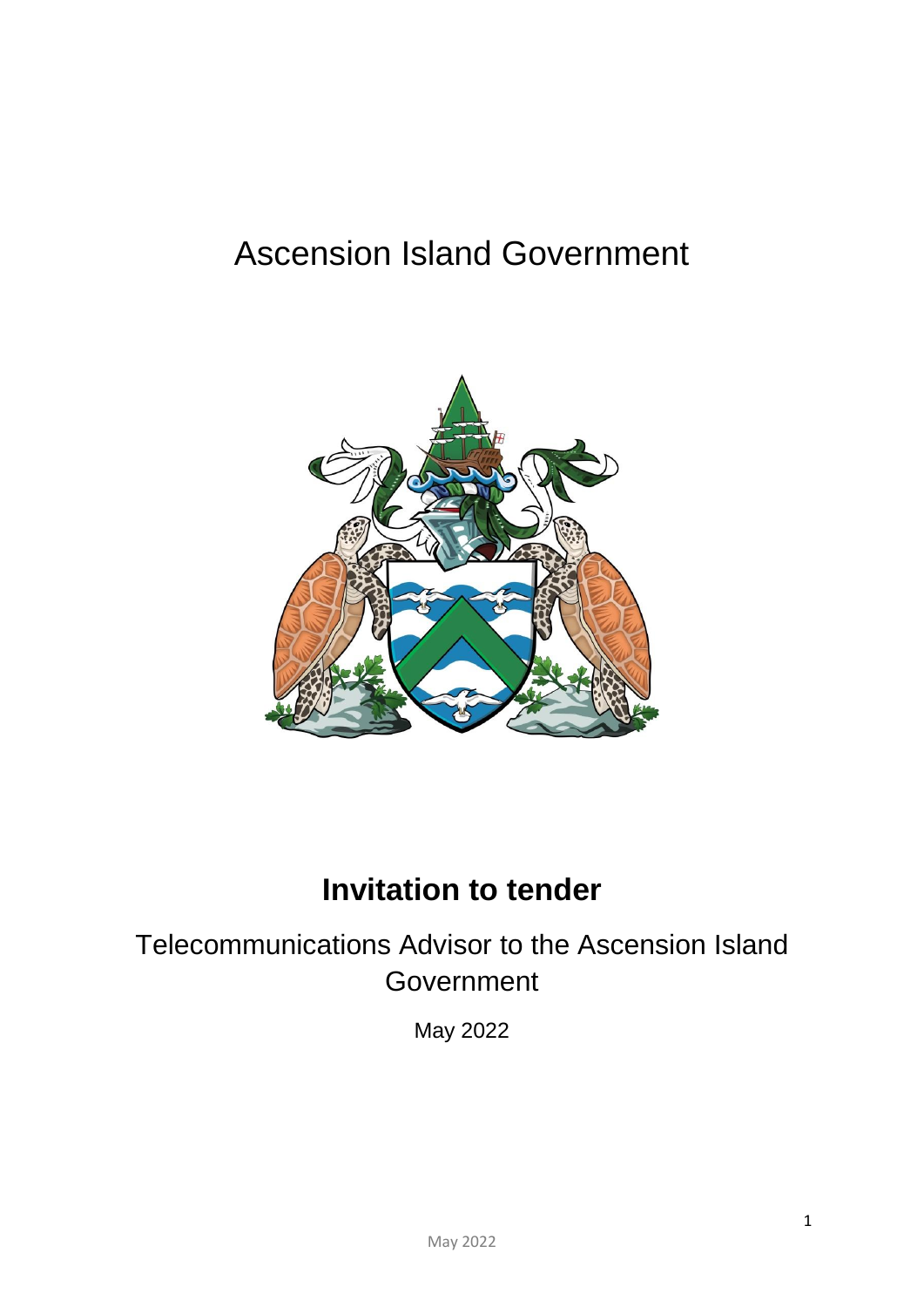# **Contents**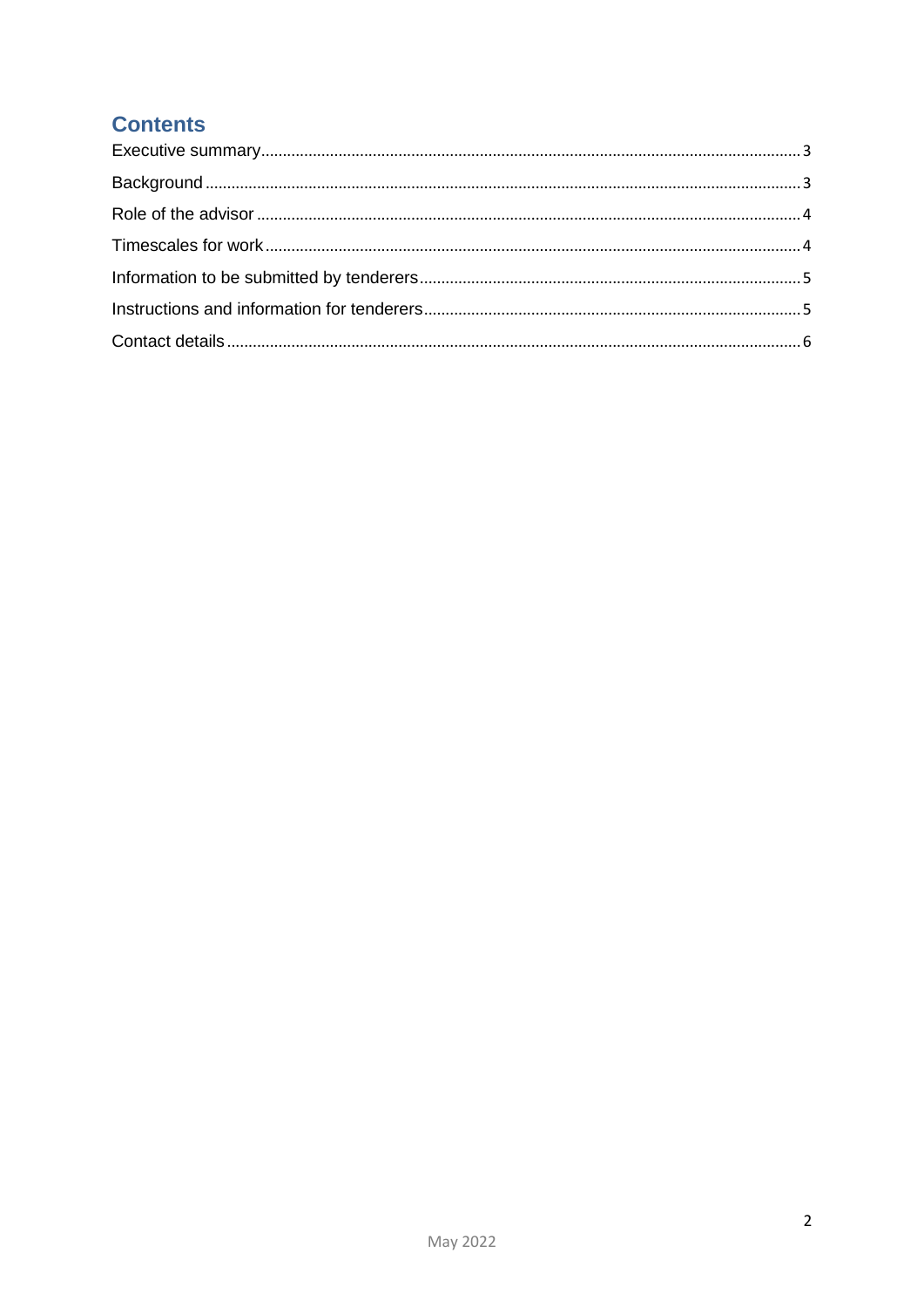### <span id="page-2-0"></span>**Executive summary**

The Ascension Island Government seeks a suitably qualified firm to provide expert advice with regard to developing a new telecommunications policy for the effective governance of telecommunications in Ascension.

This will encompass general advice on the effective regulation of telecommunication systems in Ascension in line with the Telecommunication Ordinance 1997, the consideration of licence applications under that Ordinance, the review of that Ordinance and the development of a new policy concerning the regulation of telecommunications in Ascension.

This role can be done remotely.

#### <span id="page-2-1"></span>**Background**

Ascension is an isolated island 800 miles from the nearest landfall, St Helena, with a population of roughly 800 people. It forms part of the British Overseas Territory of St Helena, Ascension and Tristan da Cunha.

Significant changes are expected to take place imminently in the telecommunications market for small remote territories. Low Earth Orbit (LEO) and Medium Earth Orbit (MEO) telecommunications options are expected to become available in Ascension as early as the end of 2022. In the longer term, there may be possibilities for Ascension to access subsea fibre-optic cables.

This has the potential to have a significant disruptive effect on the telecommunications market within the territory. As such, the Government needs to develop a new policy regarding the regulation of telecommunications to ensure that the delicate market in Ascension can accommodate these developments in a way which does not critically undermine the resilience and functionality of key communication services.

Ascension currently has one telecommunications service provider, Sure South Atlantic Ltd. They deliver mobile, fixed line and internet services (via satellite) to the island community and business organisations.

Sure is the successor company to Cable and Wireless, who themselves were the successor company to the Eastern Telegraph Company. As such, much of the infrastructure has passed from one brand to the next. Since 2013, Sure has been a wholly owned subsidiary group of Batelco Group.

Sure holds a 10 year licence to operate in Ascension, issued in 2014 and due for expiry in 2024. They do not have any exclusive rights to operate in Ascension, but due to the nature of the territory have formed a natural monopoly over services. With little regulation and no natural competition in the market, there is limited economic incentive for Sure to invest in services, new technologies or efficiencies.

With alternative options likely to become available in the near future, the Ascension Island Government needs to develop a clear understanding of the opportunities and risks that competition might provide. Reducing the cost of services to users (including the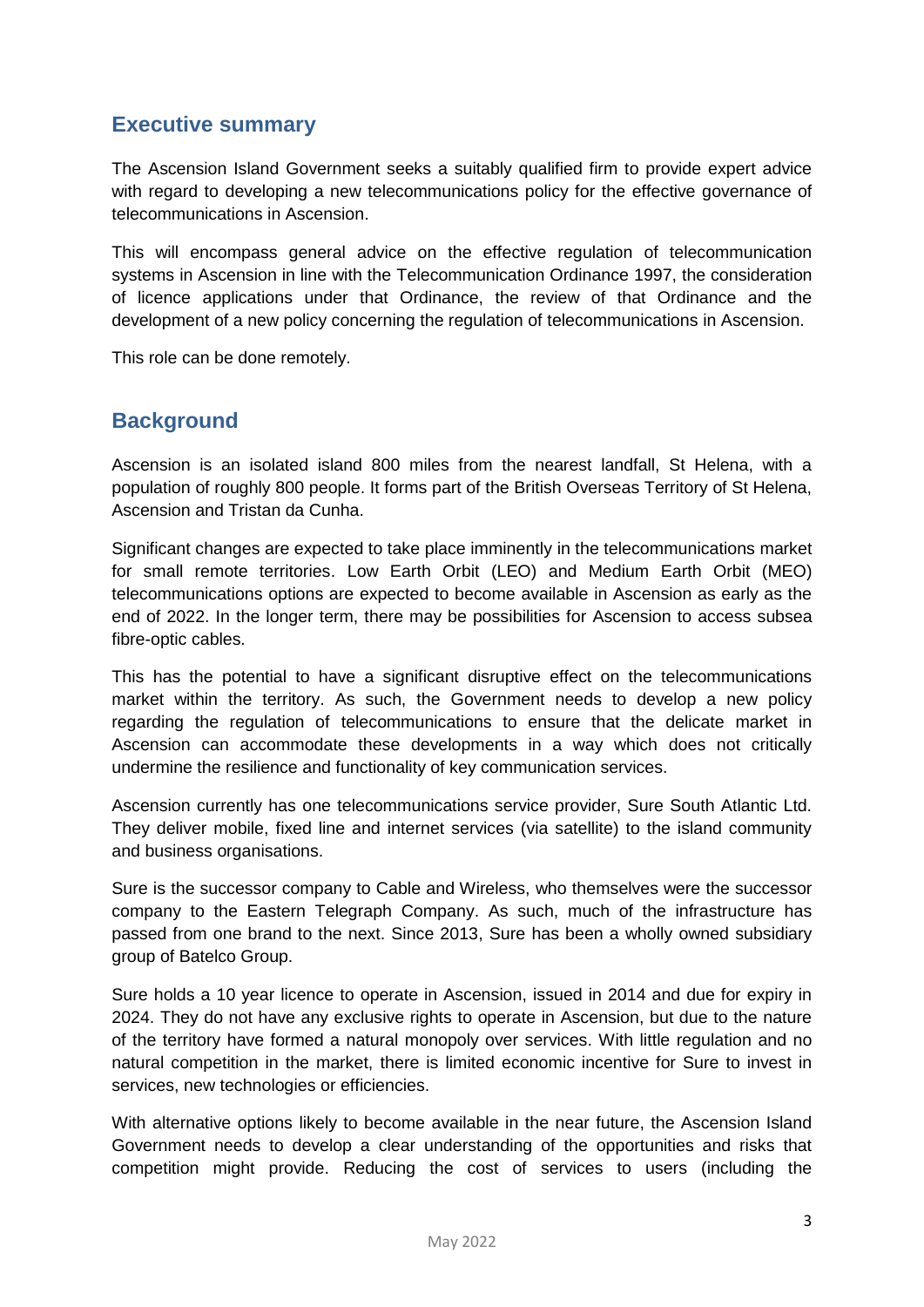Government) is not the only consideration. As a remote island territory, resilience of connectivity options is critical, and therefore careful consideration of future market models is needed.

Following completion of work to develop a new policy concerning the regulation of telecommunications and consequent legislative changes where necessary, it is likely that Ascension Island Government will seek to establish a regulatory body to oversee the market in Ascension.

## <span id="page-3-0"></span>**Role of the advisor**

Whilst the Government will provide detailed information on matters to be considered, it will be for the advisor to provide expert guidance on potential options in line with these. In addition to the main issue of providing input into the development of a new telecommunications policy, the Ascension Island Government is keen to source expert advice on a number of other issues currently being discussed, as well as for general assistance and advice on the management of telecommunication services in Ascension.

The Ascension Island Government therefore seeks an advisor with responsibility for the following:

- 1. To provide general expert advice to the Ascension Island Government on matters concerning telecommunications services.
- 2. To advise on matters and questions which arise with regard to the interpretation of the Telecommunications Ordinance 1997.
- 3. To provide expert advice on the review of the Telecommunications Ordinance 1997, with a view to assessing its fitness for application, both in the current market and likely future challenges posed by disruption to this market from new technologies.
- 4. To provide expert advice and input on the development of a new policy concerning the regulation of telecommunications in Ascension.
- 5. To assist the Ascension Island Government with making legislative changes, as may be appropriate, in line with the new telecommunications policy.
- 6. If appropriate, assist the Ascension Island Government in negotiations with current or new telecommunications services operators that apply for a licence to operate in Ascension.
- 7. To assist the Ascension Island Government in developing options for a regulatory regime to oversee the effective operation of the telecommunications market in Ascension, in line with local and international legislative requirements.

### <span id="page-3-1"></span>**Timescales for work**

Noting the scope of the role of the advisor, it is not expected that appointment will be made with a view to delivering a standalone piece of work within a set period of time. Given the breadth of the actions to be undertaken, it is anticipated that an advisor will be appointed to assist the Government in an ongoing capacity.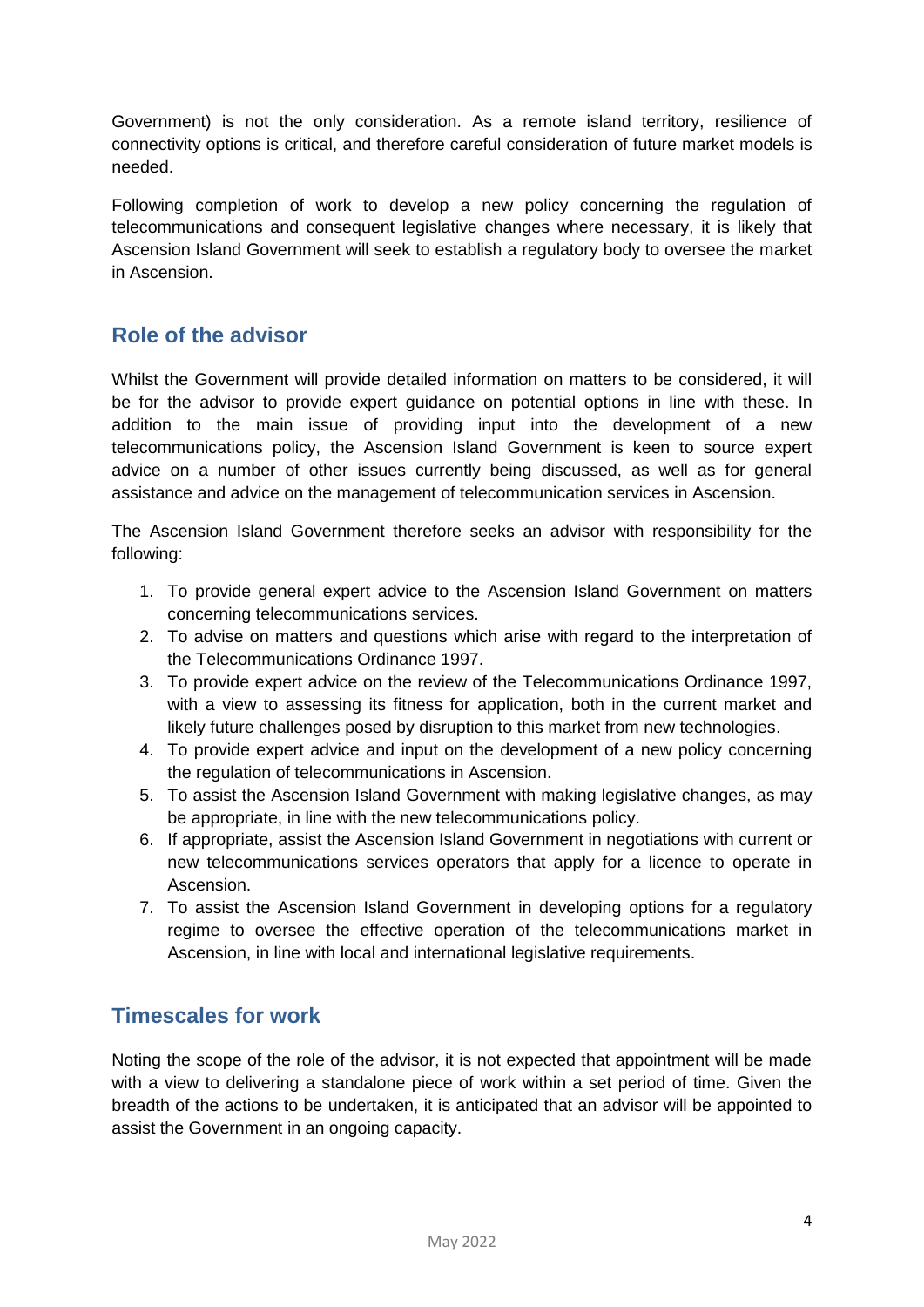However, there will nonetheless be certain milestones that will need to be achieved within set timeframes.

These are broadly anticipated to be as follows:

| <b>Task</b>    |                                                                    | <b>Deadline</b>     |
|----------------|--------------------------------------------------------------------|---------------------|
| $\mathbf 1$    | Provide general expert advice                                      | Ongoing             |
| $\overline{2}$ | Advise on matters relating to the Telecommunication Ordinance      | Ongoing             |
|                | 1997                                                               |                     |
| 3              | Review and advise on fitness for purpose of Telecommunications     | Four weeks after    |
|                | Ordinance 1997                                                     | contract award      |
| 4              | Assist with development of new telecommunications policy           | Six weeks after     |
|                |                                                                    | completion of Task  |
|                |                                                                    | 3                   |
| 5              | Assist with legislative changes, if appropriate, made in line with | Eight weeks after   |
|                | new telecommunications policy                                      | completion of Task  |
|                |                                                                    | 4                   |
| 6              | Assist and advise on application for licences to operate           | Ongoing             |
|                | telecommunication services                                         |                     |
| $\overline{7}$ | Assist in developing options for a regulatory regime               | Ahead of            |
|                |                                                                    | completion of       |
|                |                                                                    | legislative changes |

### <span id="page-4-0"></span>**Information to be submitted by tenderers**

If you believe that your firm or consultants are able to sufficiently deliver against the responsibilities previously outlined kindly respond stating:

- Experience
- **•** Availability
- Pricing
- Proposed support model

The Ascension Island Government requests interested parties to respond with proposals by email no later than **31 May 2022,** the format of which may be determined by the tenderer.

If potential tenderers decide against submitting an offer it would be very much appreciated if the reasons for this could be transmitted to the Ascension Island Government for consideration.

### <span id="page-4-1"></span>**Instructions and information for tenderers**

Tenders must be submitted by email to [Alasdair Bain](mailto:Alasdair.bain@ascension.gov.ac) no later than Tuesday 31 May 2022.

Tenders received after the date for receipt of tenders set out above may, at the sole discretion of the Ascension Island Government, be disregarded and returned.